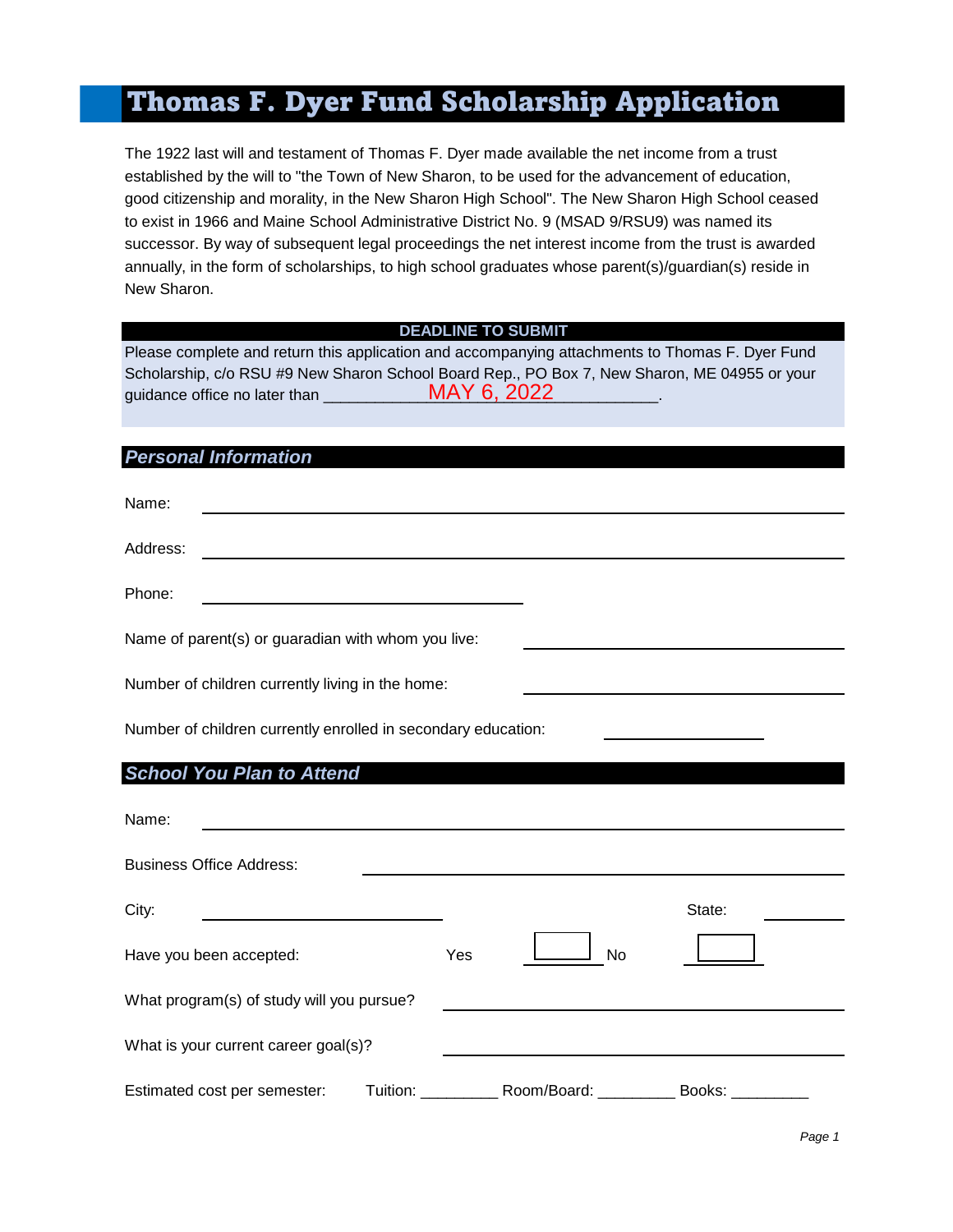### *Writing Prompt*

Please respond to the following prompt on a separate sheet. Responses must be typed and contain 150 to 200 words.

*"How has growing up in a small rural community prepared you for educational success?"*

#### *Selection and Award Process*

Applications will be screened and approved by the Dyer Fund Administrative Committee. Committee members include one selectperson from the Town of New Sharon, the director representing the Town of New Sharon on the RSU 9 school board, and the RSU 9 superintendent of schools.

The Thomas A. Dyer Fund Scholarship is awarded only once to each student and only in the first year after high school graduation.

Annual scholarship recipients will be announced at the Mt. Blue High School Awards assembly.

The monetary award from the Thomas A. Dyer Fund Scholarship will be disbursed after the successful completion of the recipient's first semester and continued acceptance for the second semester in an approved higher education program. Scholarship awards will be made payable to the higher education institute. A copy of the recipient's first semester academic transcript must be submitted to the address above for the coordination of funds distribution.

#### *Attachments to include with application*

Please include the following documents with your application packet:

- **»** Completed Dyer Fund Scholarship Application Form
- **»** Acceptance letter from higher education institution (if possible)
- **»** Response to writing prompt
- **»** Two letters of recommendation (teacher, clergy, employer, school administrator)

## *Signatures*

Student Printed Name **Date** Date

Student Signature

Parent/Guardian Printed Name **Date** Date

Parent/Guardian Signature *Page 2*